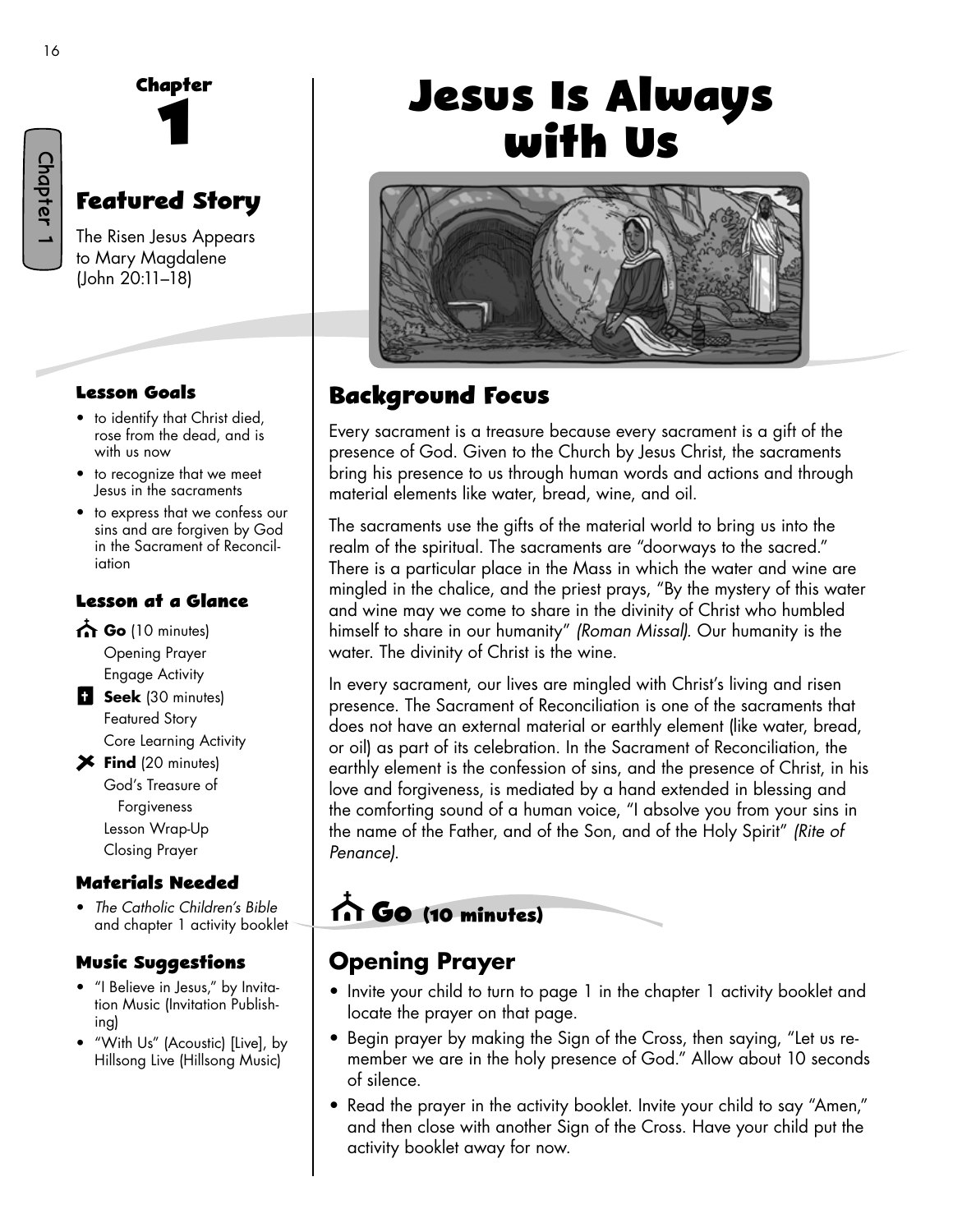- Invite your child to recall everything they know about Jesus and record their answers on the board. Give them some examples if they need help. *(Answers might include: born in Bethlehem, is the Son of God, healed people and taught people about God, was crucified on the cross, etc.)*
- Emphasize the point that Jesus died, was buried, and rose from the dead. Remind your child that this is what Christians celebrate each year on a very special and holy day. Ask them if they can name that holy day, the greatest day of the year. *(Easter)*
- Tell your child that they will read about Jesus rising from the dead and will explore why that is important for us today.

# **Seek (30 minutes)**

## **Featured Story**

- Invite your child to find John 20:11–18 in *The Catholic Children's Bible* (page 1701).
- Direct them to turn to page 1702 and place an "I found it!" sticker next to the Featured Story.
- Tell them that the words between the leaves on page 1702 are a shortened version of the Scripture story on the previous page.
- Ask your child to look at the artwork on pages 1702–1703. Invite them to describe what they see in the artwork and to predict what the Bible story might be about.
- Invite them to read the title on the page, and ask your child to share what the words "Risen Jesus" mean. *(Jesus was crucified on the cross, but he rose again and is now risen from the dead.)*
- Ask your child to share what they know about Mary Magdalene. *(She was a friend to Jesus. She loved Jesus very much. That is why she was visiting his grave.)*
- Read the Featured Story. Then ask several questions to check for comprehension, such as these:
	- ¾ Why was Mary Magdalene crying? *(She did not know where Jesus was.)*
- ¾ What did the angels ask her? *("Woman, why are you crying?")*
- ¾ What did Mary Magdalene answer? *("They have taken my Lord away, and I do not know where they have put him!")*
- ¾ What happened when Mary Magdalene turned around? *(She saw Jesus.)*
- Remind your child that this Bible story is the story of the very first Easter Sunday, when Jesus rose from the dead.
- Have your child turn to page 2 in the activity booklet and complete the activity with their Bible open. *Answers: 1, 2, 4, 4, 1, 1, 3*

#### **Understand It!**

- Read Understand It! on page 1703.
- Invite your child to summarize what they just heard, asking them key questions about the reading to check for comprehension.
- Review these key points:
	- ¾ Mary Magdalene was very sad when Jesus died. She did not expect to see him again.
	- ¾ When she went to the tomb, she did not find his body. She thought someone had taken it. She was very upset.
	- ¾ Then she turned around and saw Jesus! At first she didn't know it was Jesus. But then he said her name, and she knew who it was.
	- ¾ Jesus was alive after all! Mary was so happy! She ran to tell the other disciples. (See John 20:18.)

#### **Live It!**

- Read Live It! on page 1703.
- Ask your child to share what they would write in their diary for that first Easter Sunday if they were Mary Magdalene, using these questions:
	- ° What would they say they were thinking or feeling as they went to the tomb?
	- ° How did they feel after they saw Jesus and he spoke their names?
- Explain that we are happy that Jesus rose from the dead because it means that he is always with us. Explain that he is still with us today in a very special way.
- Pray this short prayer with your child: "Thank you, Jesus, for rising on that first Easter Sunday."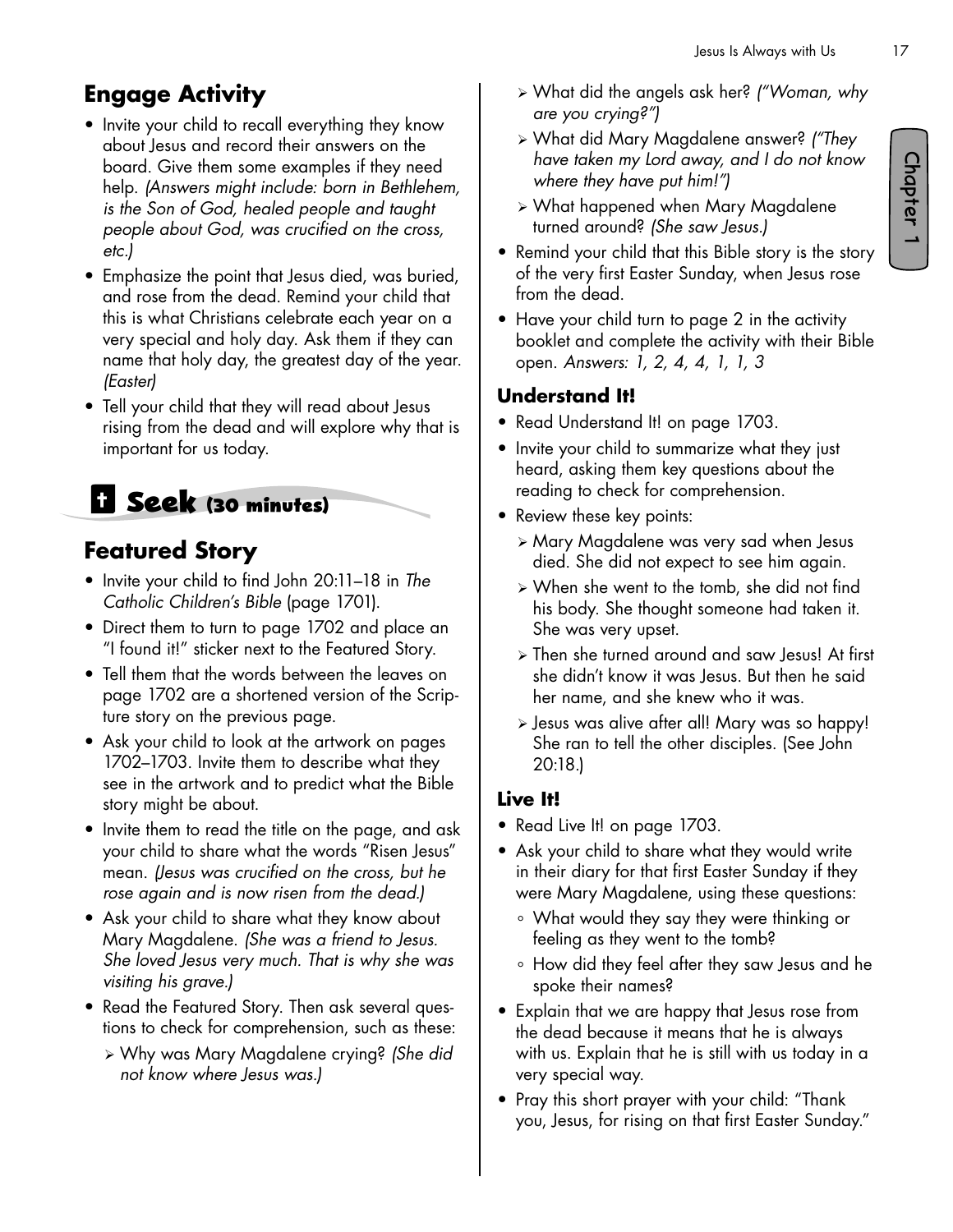#### **Tell It!**

- Ask your child to look at the images in Tell It! on page 1703.
- Invite your child to use the images to retell the Bible reading as best they can.
- Have your child use some of the smaller stickers to mark parts of the Featured Story pages that capture their interest. Remind them to save enough stickers to use on the remaining chapters.

# **Core Learning Activity**

#### **The Bible Says**

- Invite your child to stand with their hands at their sides.
- Explain that we will play a game similar to Simon Says.
- Give directions in these or similar words:
	- ¾ We will begin by standing with our hands at our sides.
	- ¾ When I say, "The Bible says, 'Christ has died,'" you will crunch down, put your hands over your head, and repeat, "Christ has died." Then you will stand up again with hands at sides.
	- ¾ When I say, "The Bible says, 'Christ is risen,'" you will lift your arms into the air and say, "Christ is risen. Alleluia!" *Alleluia* means, "Praise God!" Then you will put your hands at your sides again and wait for the next direction.
	- ¾ If I don't say, "The Bible says," then you are to stand still and do nothing.
	- ¾ If you move when I do not say, "The Bible says," you will be given one strike. If you get three strikes, we will declare "Game over."

**Note:** As in the game Simon Says, vary your directions, sometimes saying, "The Bible says," and sometimes omitting it. Remind your child to stand with their hands at their sides while awaiting the next direction. It will be helpful to end the game with, "The Bible says, 'Christ has risen,'" to end on a positive note.

• Remind your child of the Bible story for the day and how happy Mary Magdalene was when she realized that Jesus had risen from the dead. • Tell your child that Jesus, rising from the dead is Good News that we celebrate each year at Easter. Explain that we rejoice in this and celebrate the fact that Jesus continues to be present to us in a special way today.

# **Find (20 minutes)**

## **God's Treasure of Forgiveness**

- Explain that Jesus gave us seven great and holy signs of God's love, and that these signs are called **sacraments**. Explain that Jesus is present to us in a special way in the sacraments so that we can follow him more closely. Tell your child that the sacraments give us **grace**, the gift of God's life in us, which makes us God's children and helps us to stay away from **sin** and to do good things. Explain that a sin is something we say, do, or think that does not follow God's Law.
- List the Seven Sacraments on a piece of paper, and give a brief description of each. Explain how the Sacraments of Baptism, Confirmation, and the Eucharist begin our life in the Church. Ask your child if they know that they have been baptized.
- Continue by explaining that in Baptism, we become children of God and all of our sins are washed away. Tell your child that the sins we commit after Baptism are forgiven through the Sacrament of Reconciliation. Circle this sacrament on your paper.
- Remind your child that this time together is to help them prepare for the Sacrament of Reconciliation. Tell them that this sacrament has many names:
	- ¾ Its official Church name is: the **Sacrament of Penance and Reconciliation**. Often this is shortened to "the Sacrament of Penance" or "the Sacrament of Reconciliation."
	- ¾ Often we call this sacrament "**confession**," because in it we confess what we have done wrong. We say, "We are going to confession tomorrow afternoon."
	- ¾ Sometimes it is called "the sacrament of **conversion**," because this sacrament helps us to *convert*, or change, for the better.

Chapter 1